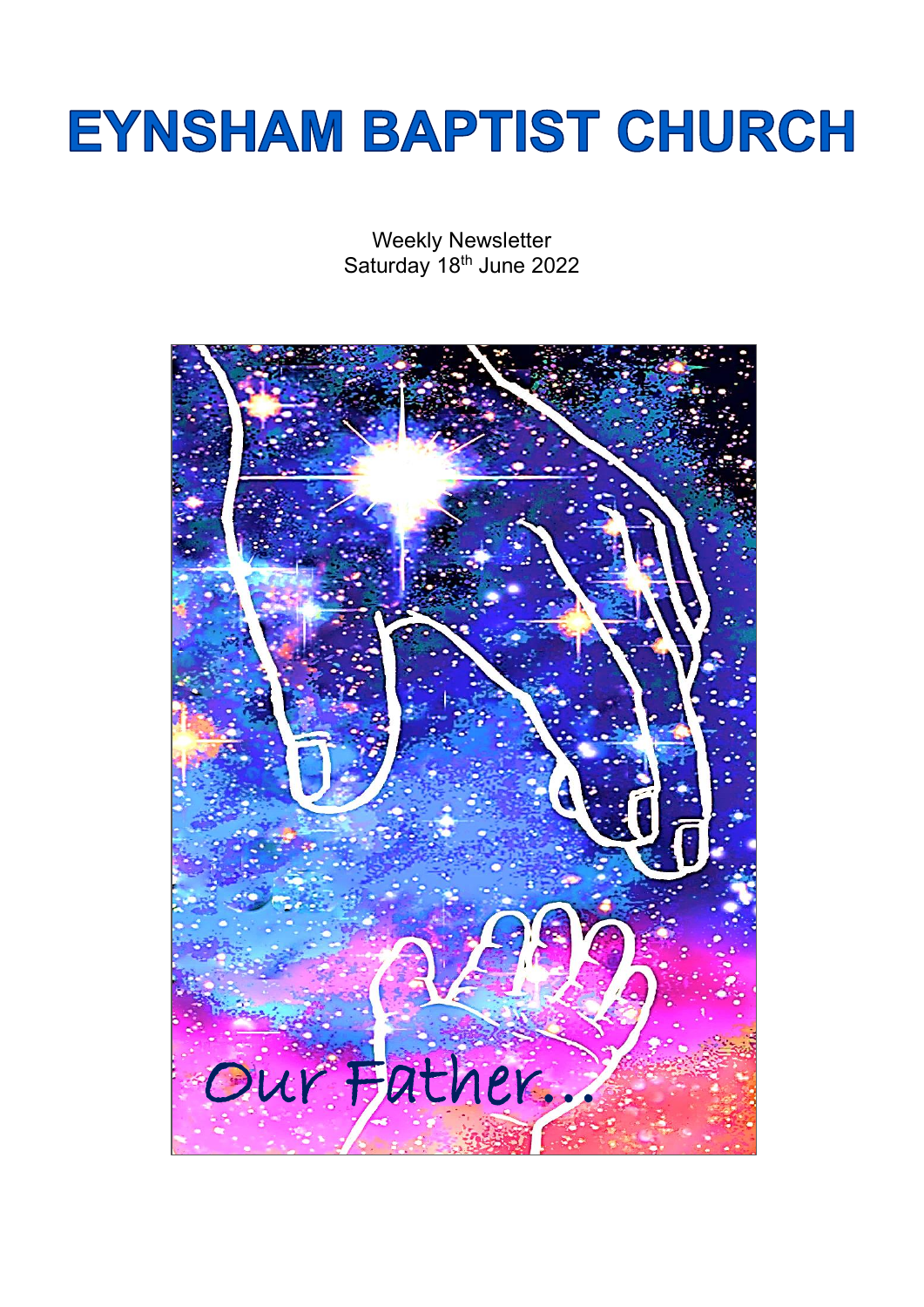### **SATURDAY 18th**

**10 - 4 Deacons' Away Day** at Freeland Convent. We pray that this will be a time of spiritual refreshment for Zoltan and our Deacons.

# **SUNDAY 19th JUNE**

#### **FATHER'S DAY**

## **COMMUNION SERVICE at 10.30 a.m.**

#### **Led by Revd Dr Zoltan Biro**

**NEW PREACHING SERIES: Titus**: **the foundations of a healthy church** 'Love what is good' (Titus 1:5-9)

**LIVESTREAMED**. If you prefer not to be on camera please let someone know.

## **SUNDAY 19th JUNE**

**GATEHOUSE 9.00 a.m. – 1.00 p.m.** please drop off food donations at 15 Newland Street. Homemade cakes and sandwiches can now be accepted, but must be labelled with the preparation date, time, contents and maker's details. *Pre-printed allergen labels are available, ring Marie on* 01865 604262.

**Gatehouse also at the moment need men's clothes, size 9 & 10 men's shoes/trainers and towels.** These can be dropped off with food donations on Gatehouse Sunday as above.

## **MONDAY 20th JUNE**

**7.00 p.m. Prayers on zoom** - about 15 minutes - all are welcome. This week led by Denise.

**Login:** Meeting ID: 821 2089 8795 Passcode: 994274 **[https://us02web.zoom.us/j/82120898795?p](https://us02web.zoom.us/j/82120898795?pwd=ejN4RU8rSkpDRFlxYlJQbEhHUytlZz09) [wd=ejN4RU8rSkpDRFlxYlJQbEhHUytlZz09](https://us02web.zoom.us/j/82120898795?pwd=ejN4RU8rSkpDRFlxYlJQbEhHUytlZz09)**

#### **TUESDAY 21st JUNE**

**3.00 p.m. 114 Club** at David and Lin's.

## **THURSDAY 23rd JUNE**

**10.30 a.m. Bible Study** in the hall: starts with coffee and continues until 12 noon. All are welcome. We are currently studying Thessalonians.

**12 noon Communion** short reflective service at which all are welcome.

# **SATURDAY 25th JUNE**

**10 - 12 Tweens Breakfast Club** for 11- 13 year olds.

**\_\_\_\_\_\_\_\_\_\_\_\_\_\_\_\_\_\_\_\_\_\_\_\_\_\_\_\_\_\_\_**

# **PRAYER**

We pray for all in our church family who continue to struggle with illness or disability of any kind, and for those who are anxious about family members. May they know God's peace with them.

Fathers Day will be difficult for many because of loss or estrangement, and we pray for them particularly.

We pray for the families who come to Messy Church and the All-Age Services: that they will continue to feel welcomed and part of our EBC family. ľ

*'Father, there are times when we don't understand why things are as they are and don't know how to pray. Help us, Lord, at such times, to remember that You are our creator; that You love each one of us with the love of a perfect father; that You sent Jesus for just such times as these, to be our hope, to be our Saviour, to be with us always, in all circumstances. Remind us every day Lord to trust in You with all our hearts.'*

Amen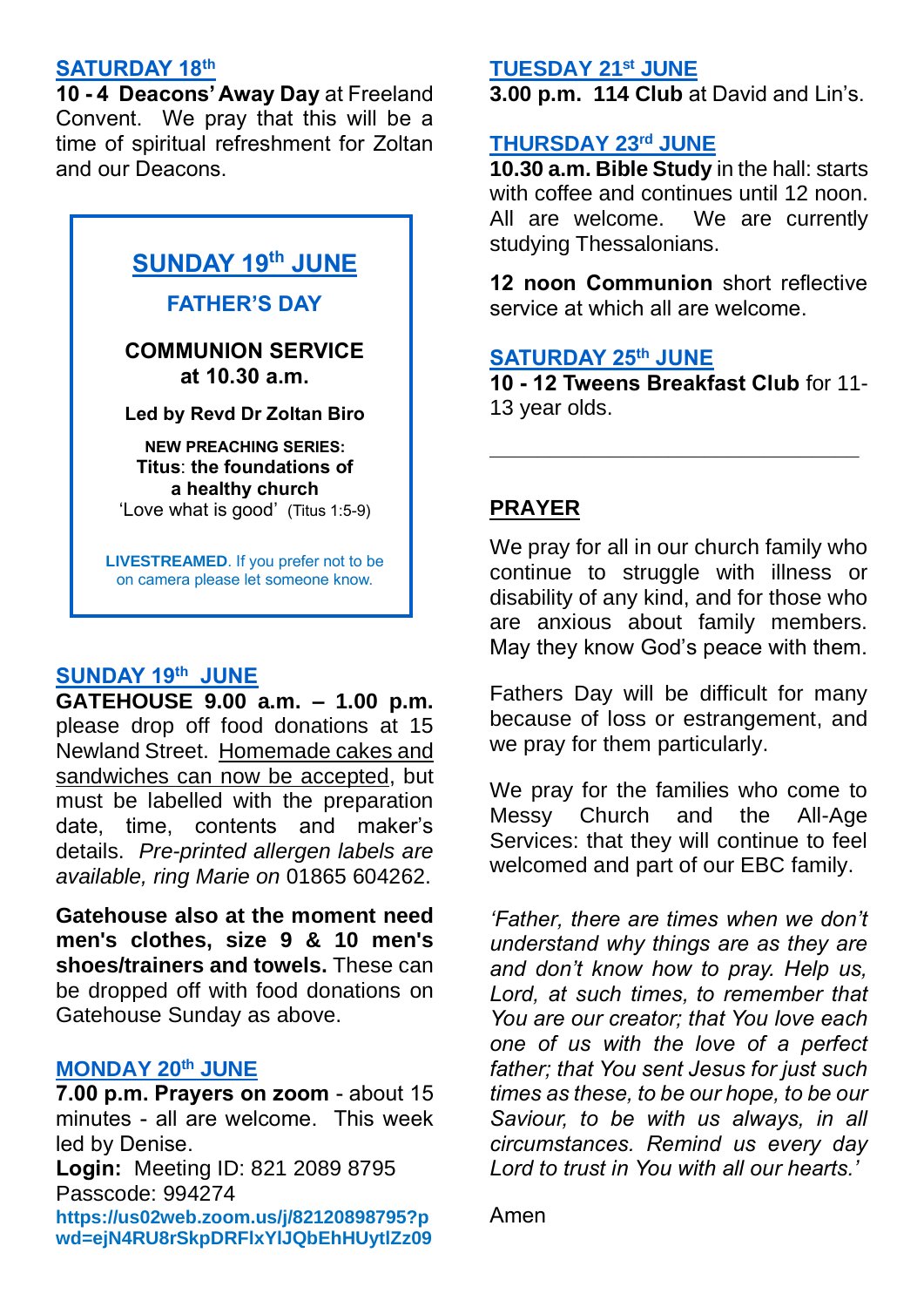# **WORLD REFUGEE DAY - 20th JUNE**

Designated by UN to remember all who find themselves homeless and stateless having been forced to flee conflict and persecution in their home countries, leaving behind homes, families and all that is familiar.

# **The Refugee**

All that I was, I no longer am All that I have, I hold in my hand My home, my love, my world are all gone One among thousands, I shuffle along.

Only last week I knew who I was All that has gone, and only because Someone in a land a long way away Turned life into hell one terrible day.

He started a war, his heart icy cold He rained down his hell on the young and the old

I ran for my life for I had no choice And nobody heard the fear in my voice.

Everything's gone, and all that is 'me' Summed up in a word - the word 'refugee'

I have no control, no say in my fate Just one in a crowd, I stand and I wait.

Waiting for what? The future's unclear, For armed men have taken all that I held dear

Along with my hopes, and all I had planned

All swept away by the tanks in my land.

One thing alone puts a smile on my face

A far nicer stranger has come to this place;

A bed for the night? A cup of hot tea? And – best of all – someone who sees me as me.

## **THANK YOU to the Lunch Club team**

The lunch club team do a wonderful job the food is always great and today  $(16<sup>th</sup>)$ in the heat it was very generous of the team to provide our lunch today. Thank you all.

**\_\_\_\_\_\_\_\_\_\_\_\_\_\_\_\_\_\_\_\_\_\_\_\_\_\_\_\_\_\_\_**

**Norma**

# **ASYLUM WELCOME**

Asylum Welcome offers information, advice and practical support to asylum seekers, refugees and vulnerable migrants living in Oxfordshire. Donations are always welcomed, both practical and financial. Speak to Marcus Thompson on 01865 881808 or visit **<https://www.asylum-welcome.org/>**

# **EYNSHAM FOOD BANK**

Help for those struggling to make ends meet, on a regular or occasional basis. Call Bob Thiele on 07738 063083 or **[eynshamhelp@gmail.com](mailto:eynshamhelp@gmail.com)** 



There are food donation points in Co-op, Spar, Market Garden and Tesco.

# **DAILY HOPE - 0800 804 8044 FREE 24 HOUR PHONE LINE**

Music, prayers, reflections and full worship services from the Church of England.